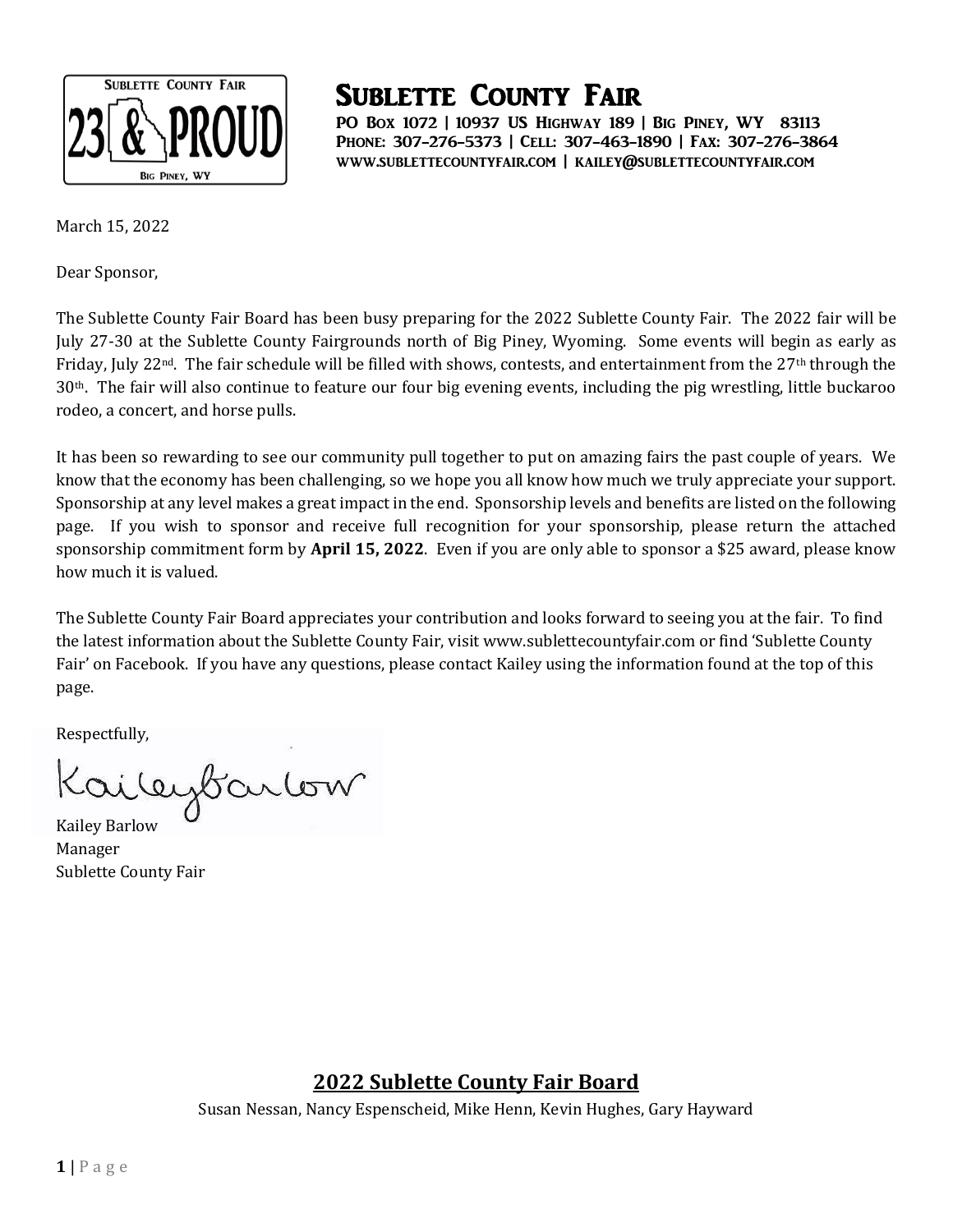

PO Box 1072 | 10937 US Highway 189 | Big Piney, WY 83113 Phone: 307-276-5373 | Cell: 307-463-1890 | Fax: 307-276-3864 www.sublettecountyfair.com | kailey@sublettecountyfair.com

# **22 Sublette County Fair Sponsorship Levels**

### Gold Sponsor: \$5,000+

- Full-page advertisement in the fair book (please email Kailey for ad specifications ad is due by **April 15**)
- Logo on all event publication materials (brochures, posters)
- Logo on the Sublette County Fair website
- Sponsor one of the major events (Pig Wrestling, Little Buckaroo Rodeo, Concert, or Horse Pulls) **OR** sponsor all premium payouts to exhibitors
- Listed as sponsor of chosen event in the fair book
- Banner on the arena or stage at the chosen event (signage must be provided by sponsor)
- Acknowledgment of sponsors during event by announcer

## Silver Sponsor: \$2,500-\$4,999

- Full-page advertisement in the fair book (please email Kailey for ad specifications ad is due by **April 15**)
- Logo on the Sublette County Fair website
- Co-sponsor one of the major events OR sponsor an entertainer
- Listed as sponsor or co-sponsor of chosen event in the fair book
- Banner on the arena or stage at the chosen event (signage must be provided by sponsor)
- Acknowledgment of sponsors during event by announcer

## Bronze Sponsor: \$1,000-\$2,499

- Half-page advertisement in the fair book (please email Kailey for ad specifications ad is due by **April 15**)
- Logo on the Sublette County Fair website
- Co-sponsor one of the major events OR co-sponsor an entertainer
- Listed co-sponsor of chosen event in the fair book
- Banner on the arena or stage at the chosen event (signage must be provided by sponsor)
- Acknowledgment of sponsors during event by announcer

## Purple Sponsor: \$500-\$999

- Sponsor any combination of awards for \$500 or more and get your name listed on signage during the fair
- Listed in the fair book as a gold sponsor, plus listing in the fair book next to the awards sponsored
- Announced as award sponsor during the presentation of the award

## Blue Sponsor: \$250-\$499

- Sponsor any combination of awards for \$250 or more and get your name listed on signage during the fair
- Listed in the fair book as a silver sponsor, plus listing in the fair book next to the awards sponsored
- Announced as award sponsor during the presentation of the award

## Red Sponsor: \$25-\$249

- Sponsor any combination of awards for \$25 or more and get your name listed next to the awards sponsored
- Announced as award sponsor during the presentation of the award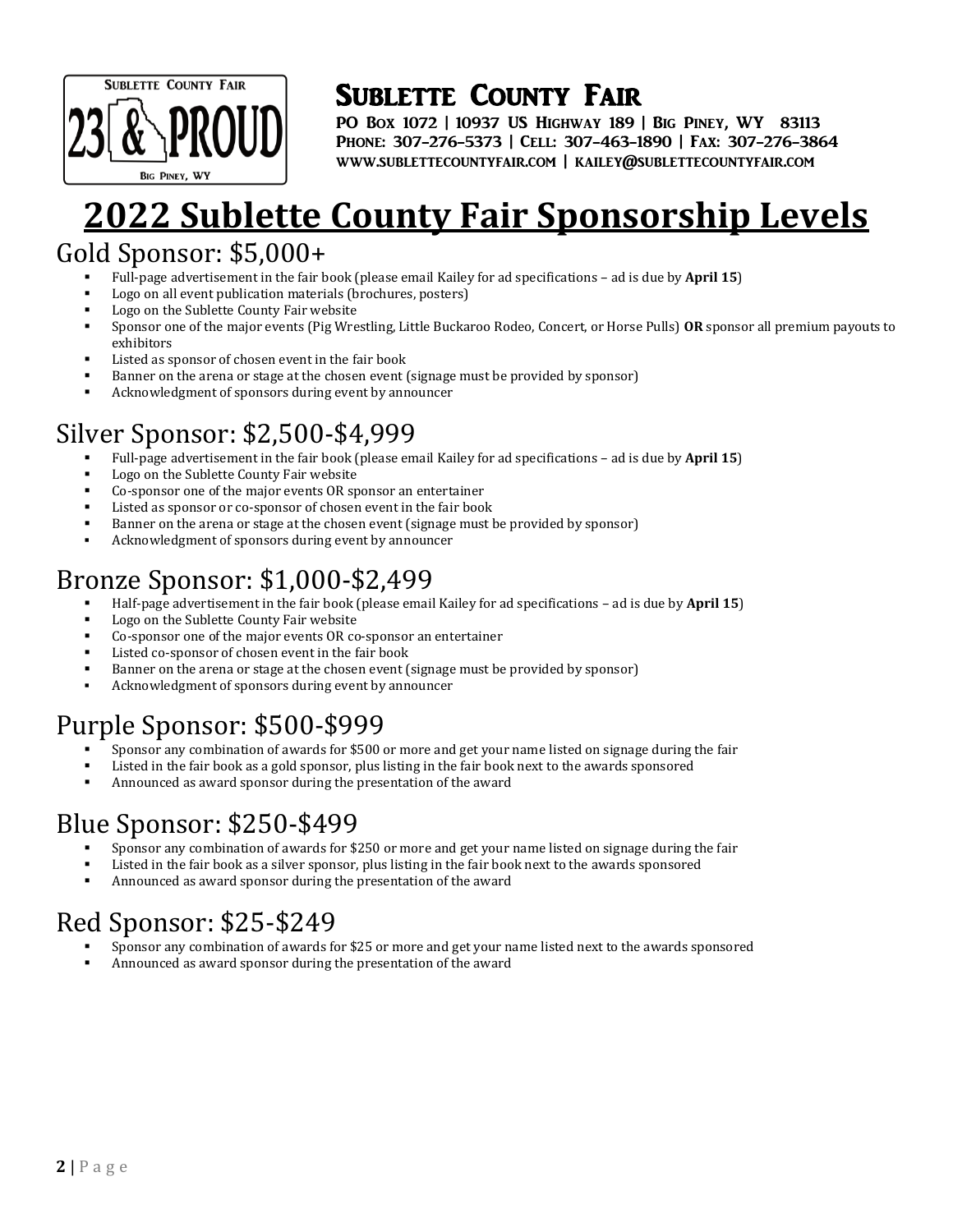

PO Box 1072 | 10937 US Highway 189 | Big Piney, WY 83113 Phone: 307-276-5373 | Cell: 307-463-1890 | Fax: 307-276-3864 www.sublettecountyfair.com | kailey@sublettecountyfair.com

# **2022 Sponsorship Commitment Form**

**PLEASE COMPLETELY FILL OUT THIS FORM AND PAGES 4-6**

MAKE CHECKS PAYABLE TO "SUBLETTE COUNTY FAIR" OR "SCFB"

| Contact Name: Name and South Art and South Art and South Art and South Art and South Art and South Art and South Art and South Art and Art and Art and Art and Art and Art and Art and Art and Art and Art and Art and Art and                                                                                             |                                                                                                                                            |                                                                                                                                                                                                                                                                                                                          |
|----------------------------------------------------------------------------------------------------------------------------------------------------------------------------------------------------------------------------------------------------------------------------------------------------------------------------|--------------------------------------------------------------------------------------------------------------------------------------------|--------------------------------------------------------------------------------------------------------------------------------------------------------------------------------------------------------------------------------------------------------------------------------------------------------------------------|
|                                                                                                                                                                                                                                                                                                                            |                                                                                                                                            |                                                                                                                                                                                                                                                                                                                          |
| Name as you wish for it to appear in the fair book:                                                                                                                                                                                                                                                                        |                                                                                                                                            |                                                                                                                                                                                                                                                                                                                          |
|                                                                                                                                                                                                                                                                                                                            |                                                                                                                                            |                                                                                                                                                                                                                                                                                                                          |
|                                                                                                                                                                                                                                                                                                                            |                                                                                                                                            | $\mathrm{Zip: }$                                                                                                                                                                                                                                                                                                         |
|                                                                                                                                                                                                                                                                                                                            |                                                                                                                                            |                                                                                                                                                                                                                                                                                                                          |
|                                                                                                                                                                                                                                                                                                                            | Would you like a receipt for your sponsorship: $\lceil \cdot \rceil$ Yes $\lceil \cdot \rceil$ No                                          |                                                                                                                                                                                                                                                                                                                          |
|                                                                                                                                                                                                                                                                                                                            |                                                                                                                                            | Sponsorship Level: [ ] Gold (\$5,000+) [ ] Silver (\$2,500-\$4,999) [ ] Bronze (\$1,000-\$2,499)                                                                                                                                                                                                                         |
|                                                                                                                                                                                                                                                                                                                            | [] Purple (\$500+) [] Blue (\$250-\$499) [] Red (\$25-\$249)                                                                               |                                                                                                                                                                                                                                                                                                                          |
|                                                                                                                                                                                                                                                                                                                            | <b>Gold, Silver, and Bronze Level Sponsors</b>                                                                                             |                                                                                                                                                                                                                                                                                                                          |
| [ ] Email ad to kailey@sublettecountyfair.com by April 15, 2022<br>[ ] Email logo to kailey@sublettecountyfair.com by April 15, 2022<br>[ ] Send banner to Sublette County Fairgrounds by July 15, 2022<br>Gold Sponsors: Please select the event you wish to sponsor.<br>[] Other Entertainment<br>[] Other Entertainment | [] Pig Wrestling [] Little Buckaroo Rodeo [] Concert [] Horse Pulls<br>[] Pig Wrestling [] Little Buckaroo Rodeo [] Concert [] Horse Pulls | [] Pig Wrestling [] Little Buckaroo Rodeo [] Concert [] Horse Pulls [] Premiums<br>Silver Sponsors: Please select the event you wish to co-sponsor or if you would like to sponsor an entertainer.<br>Bronze Sponsors: Please select the event you wish to co-sponsor or if you would like to co-sponsor an entertainer. |
|                                                                                                                                                                                                                                                                                                                            |                                                                                                                                            |                                                                                                                                                                                                                                                                                                                          |
|                                                                                                                                                                                                                                                                                                                            | <b>Purple, Blue, and Red Level Sponsors</b>                                                                                                |                                                                                                                                                                                                                                                                                                                          |
|                                                                                                                                                                                                                                                                                                                            | Do you plan on being present to present your buckle or awards? [ ] Yes                                                                     | $\blacksquare$ $\blacksquare$                                                                                                                                                                                                                                                                                            |

If so, please make sure your email address is included above so you can be contacted prior to fair with dates and times of buckle presentations.

## **Miscellaneous**

If you do not care what awards your sponsorship is applied to, please indicate so here. Otherwise, please fill out pages 4-6.

- [ ] Please apply my sponsorship money as needed.
- $\left[ \begin{array}{c} \overline{1} \end{array} \right]$  Please apply my sponsorship money to the awards on pages 4-6.

|          |                 | Office Use Only 1 |
|----------|-----------------|-------------------|
| Date:    | Receipt #:      |                   |
| Check #: | Payment Amount: |                   |
|          |                 |                   |
|          |                 |                   |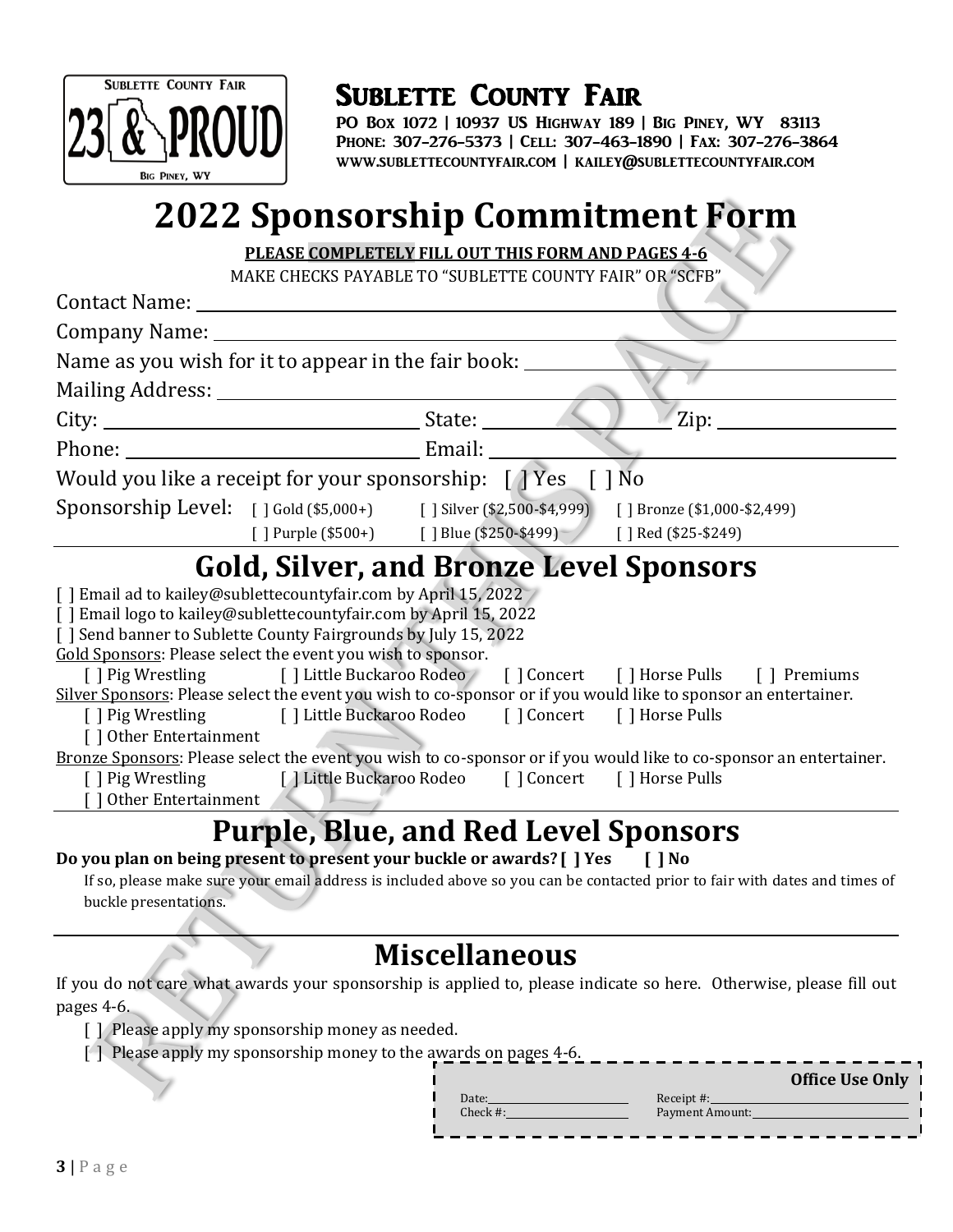

PO Box 1072 | 10937 US Highway 189 | Big Piney, WY 83113 Phone: 307-276-5373 | Fax: 307-276-3864 www.sublettecountyfair.com | kailey@sublettecountyfair.com

## **Purple, Blue, and Red Level Sponsors**

The 2021 sponsors, listed below, will have the first choice at sponsoring the awards they sponsored in 2021; however, there are still awards that need sponsors. The \$25 sponsorship will be provided as a cash award. The \$50- \$125 sponsorships will be belt buckles.

#### **Open Class Exhibits**

| []                 | \$25                | Overall Outstanding Floriculture & Horticulture     | Nancy Espenscheid                     |
|--------------------|---------------------|-----------------------------------------------------|---------------------------------------|
| $\Box$             | \$25                | Outstanding Youth Floriculture & Horticulture       | <b>Available</b>                      |
| $\Box$             | \$25                | Outstanding Senior Floriculture & Horticulture      | Town of Marbleton                     |
| $\Box$             | \$25                | People's Choice Floriculture & Horticulture         | Available                             |
| $\left[ \ \right]$ | \$25                | Overall Outstanding Needlework                      | Available                             |
| $\left[ \ \right]$ | \$25                | <b>Outstanding Youth Needlework</b>                 | Available                             |
| $\lceil$ 1         | \$25                | <b>Outstanding Senior Needlework</b>                | Wood Law Office                       |
| Ιl                 | \$25                | People's Choice Needlework                          | Milleg Ranch                          |
| Ιl                 | \$25                | Overall Outstanding Quilting                        | Barney Ranches, Inc.                  |
| I l                | \$25                | <b>Outstanding Youth Quilting</b>                   | <b>Bronx Community Club</b>           |
| $\Box$             | \$25                | <b>Outstanding Senior Quilting</b>                  | Wayne & Marsha Barlow                 |
| $\Box$             | \$25                | People's Choice Quilting                            | Deanne Bradley                        |
| $\left[ \ \right]$ | \$25                | Overall Outstanding Sewing & Clothing               | Deanne Bradley                        |
| $\left[ \ \right]$ | \$25                | Outstanding Youth Sewing & Clothing                 | Barney Ranches, Inc.                  |
| $\lceil$ $\rceil$  | \$25                | Outstanding Senior Sewing & Clothing                | Nancy Espenscheid                     |
| $\lceil$ 1         | \$25                | People's Choice Sewing & Clothing                   | Barney Ranches, Inc.                  |
| Ιl                 | \$25                | Overall Outstanding Culinary                        | <b>Green River Valley Cattlewomen</b> |
| $\lceil$ 1         | \$25                | <b>Outstanding Youth Culinary</b>                   | The Bank of Sublette County           |
| $\Box$             | \$25                | <b>Outstanding Senior Culinary</b>                  | Larry & Margie Braun                  |
| $\Box$             | \$25                | People's Choice Culinary                            | <b>Green River Valley Cattlewomen</b> |
| $\left[ \ \right]$ | \$25                | Overall Outstanding Art                             | <b>Town of Marbleton</b>              |
| $\left[ \ \right]$ | \$25                | Outstanding Youth Art                               | The Bank of Sublette County           |
| $\left[ \ \right]$ | \$25                | <b>Outstanding Senior Art</b>                       | The Bank of Sublette County           |
| I l                | \$25                | People's Choice Art                                 | Nancy Espenscheid                     |
| Ιl                 | \$25                | Overall Outstanding Craft                           | Ken Fear                              |
| I l                | \$25                | <b>Outstanding Youth Craft</b>                      | Get Western Electric                  |
| $\left[ \ \right]$ | \$25                | <b>Outstanding Senior Craft</b>                     | Milleg Ranch                          |
| $\Box$             | \$25                | People's Choice Craft                               | Town of Marbleton                     |
| $\left[ \ \right]$ | \$25                | Overall Outstanding Photography                     | Barney Ranches, Inc.                  |
| $\left[ \ \right]$ | \$25                | Outstanding Youth Photography                       | Get Western Electric                  |
| $\left[ \ \right]$ | \$25                | <b>Outstanding Senior Photography</b>               | Deanne Bradley                        |
| $\lceil$ $\rceil$  | \$25                | People's Choice Photography                         | Town of Marbleton                     |
| $\lceil$ 1         | \$25                | Overall Outstanding Tack                            | Sandra Milleg                         |
| Ιl                 | \$25                | People's Choice Tack                                | Bousman CPA                           |
| $\lceil$ 1         | \$25                | Overall Outstanding Education / School              | Farm Bureau - Joni Pennock Agent      |
| $\Box$             | \$25                | Overall Outstanding Special Persons                 | Farm Bureau - Joni Pennock Agent      |
| Γl                 | \$100               | People's Choice - Display Only Exhibit (Cash Award) | <b>Available</b>                      |
|                    | <b>FFA Exhibits</b> |                                                     |                                       |
| [ ]                | \$25                | <b>Agricultural Mechanics</b>                       | Bousman CPA                           |

|         | ১८১          | Agricultural Mechanics                 |
|---------|--------------|----------------------------------------|
|         | \$25         | Agronomy                               |
|         | \$25         | Classroom                              |
|         | 4-H Exhibits |                                        |
| $\perp$ | \$25         | Champion Junior Photography            |
| ΙI      | \$25         | Champion Intermediate Photography      |
| ΙI      | \$25         | <b>Champion Senior Photography</b>     |
| ΙI      | \$25         | Champion Junior Art / Craft            |
| ΙI      | \$25         | Champion Intermediate Art / Craft      |
| ΙI      | \$25         | Champion Senior Art / Craft            |
| ΙI      | \$25         | Champion Junior Food                   |
| ΙI      | \$25         | Champion Intermediate Food             |
| ΙI      | \$25         | Champion Senior Food                   |
| ΙI      | \$25         | Champion Junior Fashion & Fabric       |
| ΙI      | \$25         | Champion Intermediate Fashion & Fabric |
| ΙI      | \$25         | Champion Senior Fashion & Fabric       |
| Γl      | \$25         | <b>Champion Junior Quilting</b>        |
|         | \$25         | Champion Intermediate Quilting         |
|         |              |                                        |

Greg Schamber  $A$ vailable

Town of Marbleton Town of Marbleton  $A$ vailable Get Western Electric Wayne & Marsha Barlow Milleg Ranch Bronx Community Club Get Western Electric Greg Schamber Wayne & Marsha Barlow  $A$ vailable Greg Schamber Wayne & Marsha Barlow Deanne Bradley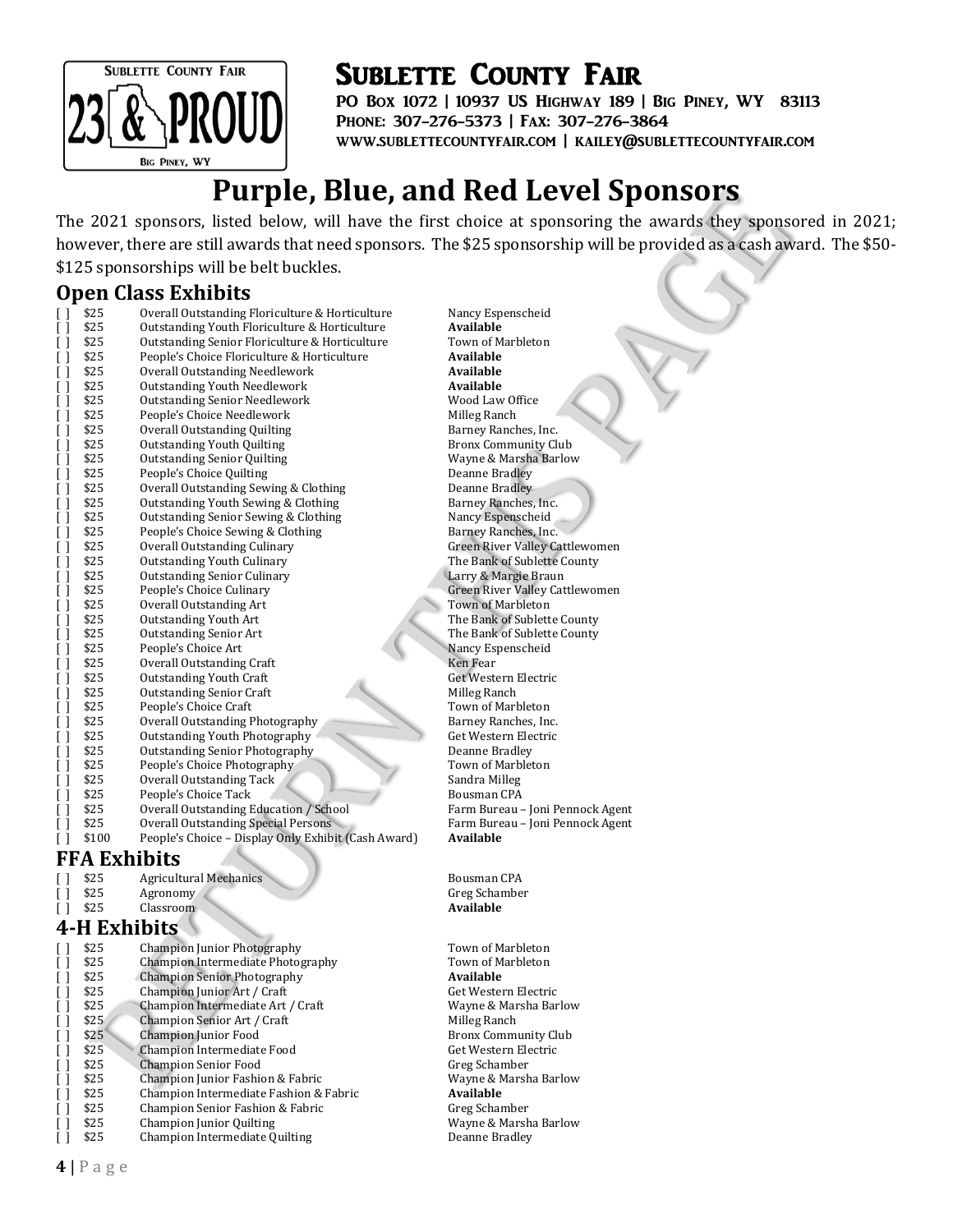

|              | \$25 | <b>Champion Senior Quilting</b>     |
|--------------|------|-------------------------------------|
| [ ]          | \$25 | Champion Junior Leatherwork         |
| $\mathsf{L}$ | \$25 | Champion Intermediate Leatherwork   |
| [ ]          | \$25 | <b>Champion Senior Leatherwork</b>  |
| [ ]          | \$25 | Champion Junior Aerospace           |
| $\mathsf{L}$ | \$25 | Champion Intermediate Aerospace     |
| [ ]          | \$25 | <b>Champion Senior Aerospace</b>    |
| [ ]          | \$25 | Champion Junior General Exhibit     |
| [ ]          | \$25 | Champion Intermediate General Exhib |
| [ ]          | \$25 | Champion Senior General Exhibit     |
| [ ]          | \$25 | Champion First Year Style Revue     |
| [ ]          | \$25 | Champion Junior Style Revue         |
| [ ]          | \$25 | Champion Intermediate Style Revue   |
|              | \$25 | <b>Champion Senior Style Revue</b>  |
|              |      |                                     |

## **4-H Dog and Cat Shows**<br>[] \$25 Champion Dog Show Awards (15)

#### **4-H / FFA Youth Shows**

| \$25 | <b>Champion Feeder Beef</b>   | Grindsto        |
|------|-------------------------------|-----------------|
| \$25 | <b>Champion Breeding Beef</b> | Ken Fear        |
| \$25 | <b>Champion Dairy Cattle</b>  | Miller La       |
| \$25 | Champion Feeder Lamb          | <b>Rogers</b> F |
| \$25 | Champion Breeding Sheep       | Nancy Es        |
| \$25 | Champion Feeder Goat          | Rogers F        |
| \$25 | <b>Champion Breeding Goat</b> | <b>Availabl</b> |
| \$25 | Champion Dairy Goat           | Availabl        |
| \$25 | Champion Feeder Hog           | Rogers F        |
| \$25 | <b>Champion Breeding Hog</b>  | Rogers F        |

#### **4-H / FFA Youth Shows**

| \$125 | <b>Champion Market Beef</b>           |  |
|-------|---------------------------------------|--|
| \$125 | Reserve Champion Market Beef          |  |
| \$125 | <b>Champion Market Swine</b>          |  |
| \$125 | Reserve Champion Market Swine         |  |
| \$125 | <b>Champion Market Sheep</b>          |  |
| \$125 | Reserve Champion Market Sheep         |  |
| \$125 | Champion Market Goat                  |  |
| \$125 | Reserve Champion Market Goat          |  |
| \$125 | <b>Champion Poultry</b>               |  |
| \$125 | <b>Champion Rabbit</b>                |  |
| \$125 | Junior Champion All-Around Horse      |  |
| \$125 | Intermediate Champion All-Around Hors |  |
| ぐ1つに  | Conjor Champion All Around Horse      |  |

#### **4-H / FFA Youth Showmanship**

| [ ] | \$50  | Horse: First Year   |
|-----|-------|---------------------|
| [ ] | \$125 | Horse: Junior       |
| [ ] | \$125 | Horse: Intermediate |
| [ ] | \$125 | Horse: Senior       |
| [ ] | \$125 | Horse: FFA          |
| [ ] | \$50  | Beef: First Year    |
| [ ] | \$125 | Beef: Junior        |
| l 1 | \$125 | Beef: Intermediate  |
| [ ] | \$125 | Beef: Senior        |
| [ ] | \$125 | Beef: FFA           |
| [ ] | \$50  | Swine: First Year   |
| [ ] | \$125 | Swine: Junior       |
| [ ] | \$125 | Swine: Intermediate |
| [ ] | \$125 | Swine: Senior       |
| l I | \$125 | Swine: FFA          |
|     | \$50  | Sheen: First Year   |

## Sublette County Fair

PO Box 1072 | 10937 US Highway 189 | Big Piney, WY 83113 Phone: 307-276-5373 | Fax: 307-276-3864 www.sublettecountyfair.com | kailey@sublettecountyfair.com

Town of Marbleton Sandra Milleg Alan & Donna Vickrey Alan & Donna Vickrey  $A$ vailable  $A$ vailable  $A$ vailable Farm Bureau – Joni Pennock Agent it **Deanne Bradley** Greg Schamber  $A$ vailable Sandra Milleg Nancy Espenscheid Deanne Bradley

> Wood Law Office, Larry & Margie Braun, Greg Schamber, Sandra Milleg, Wayne & Marsha Barlow, Alsade Limited / Guio Ranch, Nancy Espenscheid, Town of Marbleton, Bill & Susan Lehr (2), Animal Clinic of Pinedale (2), The Bank of Sublette County **2 Available**

[ ] \$25 Champion Cat Show Awards (6) Alsade Limited / Guio Ranch, Nancy Espenscheid, Animal Clinic of Pinedale (2) **2 Available**

> Grindstone Cattle Company Miller Land & Livestock Rogers Feed / High Noon Feed Nancy Espenscheid Rogers Feed / High Noon Feed  $A$ vailable [ ] \$25 Champion Dairy Goat **Available** Rogers Feed / High Noon Feed Rogers Feed / High Noon Feed

Dennis Trucking Dennis Trucking Dennis Trucking Dennis Trucking Dennis Trucking Dennis Trucking Dennis Trucking Dennis Trucking  $A$ vailable  $A$ vailable Alan & Donna Vickrey [ ] \$125 Intermediate Champion All-Around Horse Vern & Rosemary Aultman James H. Helm, CPA

> Wayne & Marsha Barlow Sandra Milleg Farm Bureau – Joni Pennock Agent Nancy Espenscheid Pinedale FFA Green River Valley Cattlewomen Steve James Ranch & Cutting Horses Nancy Espenscheid Sims Ranch / Jack & Lynda Sims Pinedale FFA Get Western Electric Milleg Ranch Andy & Melody Grazin Wayne & Marsha Barlow Pinedale FFA Milleg Ranch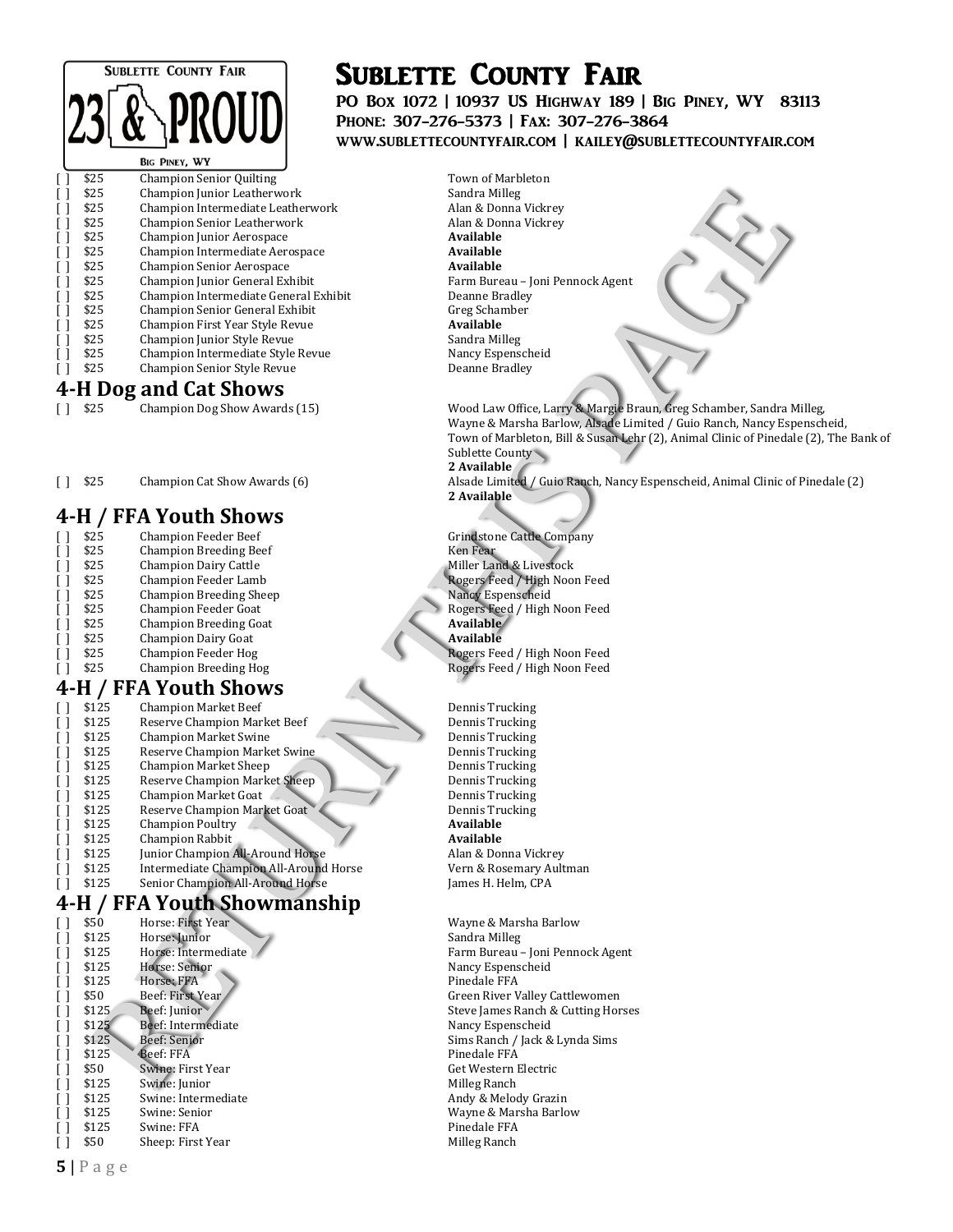# **SUBLETTE COUNTY FAIR**

#### **BIG PINEY,**

| Γl | \$125 | Sheep: Junior         | Nancy E.       |
|----|-------|-----------------------|----------------|
| Γl | \$125 | Sheep: Intermediate   | Legend l       |
| Γl | \$125 | Sheep: Senior         | The Den        |
| Γl | \$125 | Sheep: FFA            | Pinedale       |
| Γl | \$50  | Goat: First Year      | Mack & '       |
| Γl | \$125 | Goat: Junior          | Helm's F       |
| Γl | \$125 | Goat: Intermediate    | Town of        |
| Γl | \$125 | Goat: Senior          | Farm Bu        |
| Γl | \$125 | Goat: FFA             | Pinedale       |
| Γl | \$50  | Poultry: First Year   | Town of        |
| Γl | \$125 | Poultry: Junior       | James H        |
| Γl | \$125 | Poultry: Intermediate | Legend l       |
| Γl | \$125 | Poultry: Senior       | Grindsto       |
| Γl | \$50  | Rabbit: First Year    | <b>Availab</b> |
| Γl | \$125 | Rabbit: Junior        | <b>Availab</b> |
| Γl | \$125 | Rabbit: Intermediate  | <b>Availab</b> |
|    | \$125 | Rabbit: Senior        | Iames H        |

#### **4-H / FFA Sportsmanship**

| $\perp$ | \$125 | Beef  |
|---------|-------|-------|
| $\Box$  | \$125 | Swine |
| $\perp$ | \$125 | Sheep |
|         | ሐ4 ግሥ |       |

#### **Open Class Ultrasound Contest**

|        | \$125 | <b>Beef</b> |  |
|--------|-------|-------------|--|
| $\Box$ | \$125 | Swine       |  |
| Γl     | \$125 | Sheep       |  |
|        | \$125 | Goat        |  |

#### **Round Robin Contest**

| $\Box$ | \$125 | <b>Grand Champion Senior</b>           |
|--------|-------|----------------------------------------|
| $\Box$ | \$125 | Reserve Champion Senior                |
| $\Box$ | \$75  | Grand Champion Intermediate (Jacket)   |
| $\Box$ | \$75  | Reserve Champion Intermediate (Jacket) |

#### **Little Buckaroo Rodeo**

| [ ] | \$50 | Bareback Riding: 7-9           |
|-----|------|--------------------------------|
| Γl  | \$50 | Bareback Riding: 10-12         |
| []  | \$50 | Calf Riding: 7-9               |
| Γl  | \$50 | Mini Bull Riding: 10-12        |
| Γl  | \$50 | Stick Horse Barrels: 4 & Under |
| Γl  | \$50 | Stick Horse Barrels: 5-6       |
| Γl  | \$50 | Stick Horse Barrels: 7-9       |
| Γl  | \$50 | Goat Tail Tying: 5-6           |
| Γl  | \$50 | Goat Tail Tying: 7-9           |
| []  | \$50 | Goat Tail Tying: 10-12         |
| Γl  | \$50 | Calf Roping: 7-9               |
| ΙI  | \$50 | Calf Roping: 10-12             |
|     | \$50 | Sheen Riding: Under 6          |

#### **Additional Contests**

|                                                                                                                                                                                                                         | \$140 | Painted Rock Contest                     | <b>IL Gray Rock Shop</b>       |  |  |
|-------------------------------------------------------------------------------------------------------------------------------------------------------------------------------------------------------------------------|-------|------------------------------------------|--------------------------------|--|--|
|                                                                                                                                                                                                                         | \$150 | Recycled Western Art Contest             | Get Western Electric           |  |  |
|                                                                                                                                                                                                                         | \$200 | Greased Pig Contest***                   | Available                      |  |  |
|                                                                                                                                                                                                                         | \$200 | Greased Pig Contest***                   | <b>Bank of Sublette County</b> |  |  |
|                                                                                                                                                                                                                         | \$200 | Greased Pig Contest***                   | Rio Verde Engineering          |  |  |
|                                                                                                                                                                                                                         | \$400 | Chocolate Dessert Bake-Off               | Available                      |  |  |
|                                                                                                                                                                                                                         | \$200 | The Home Butcher Meat Processing Contest | Bob & Terrie Springman         |  |  |
|                                                                                                                                                                                                                         | \$500 | Cornhole Tournament                      | Available                      |  |  |
| ***Those sponsoring the Greased Pig Contest will pay the individual who wins the pig directly. If you wish to sponsor the Greased Pig Contest, please return this page and the sponsorship commitment form (do not send |       |                                          |                                |  |  |
| money) to Kailey and she will provide you with additional details and information.                                                                                                                                      |       |                                          |                                |  |  |

*money) to Kailey and she will provide you with additional details and information.* **TOTAL SPONSORSHIP AMOUNT FOR 2022:**

#### **Other Choices:**

*Please list a few other choices to apply your sponsorship to if the awards you marked above are not available.*

# Sublette County Fair

PO Box 1072 | 10937 US Highway 189 | Big Piney, WY 83113 Phone: 307-276-5373 | Fax: 307-276-3864 www.sublettecountyfair.com | kailey@sublettecountyfair.com

> Nancy Espenscheid Legend Hydrovac Pinedale FFA Mack & Tiffanie Bradley Helm's Handy Helpers Town of Marbleton Farm Bureau – Joni Pennock Agent Pinedale FFA Town of Marbleton James H. Helm, CPA Legend Hydrovac Grindstone Cattle Company  $A$ vailable  $A$ vailable  $A$ vailable James H. Helm, CPA

Grindstone Cattle Company  $A$ vailable Helm's Handy Helpers, LLC [ ] \$125 Goat Legend Hydrovac [ ] \$125 Horse Contract Contract Contract Contract Contract Contract Contract Contract Contract Contract Contract Contract Contract Contract Contract Contract Contract Contract Contract Contra Horse **Sarah Faith Ranch** 

> Legend Hydrovac Get Western Electric James H. Helm, CPA Bousman CPA

Town of Marbleton **Sarah Faith Ranch** Alan & Donna Vickrey Sandra Milleg

Bousman CPA  $A$ vailable Get Western Electric Farm Bureau – Joni Pennock Agent Milleg Ranch Animal Clinic of Pinedale Animal Clinic of Pinedale  $A$ vailable  $A$ vailable Mack & Tiffanie Bradley The Den Daniel Junction  $A$ vailable